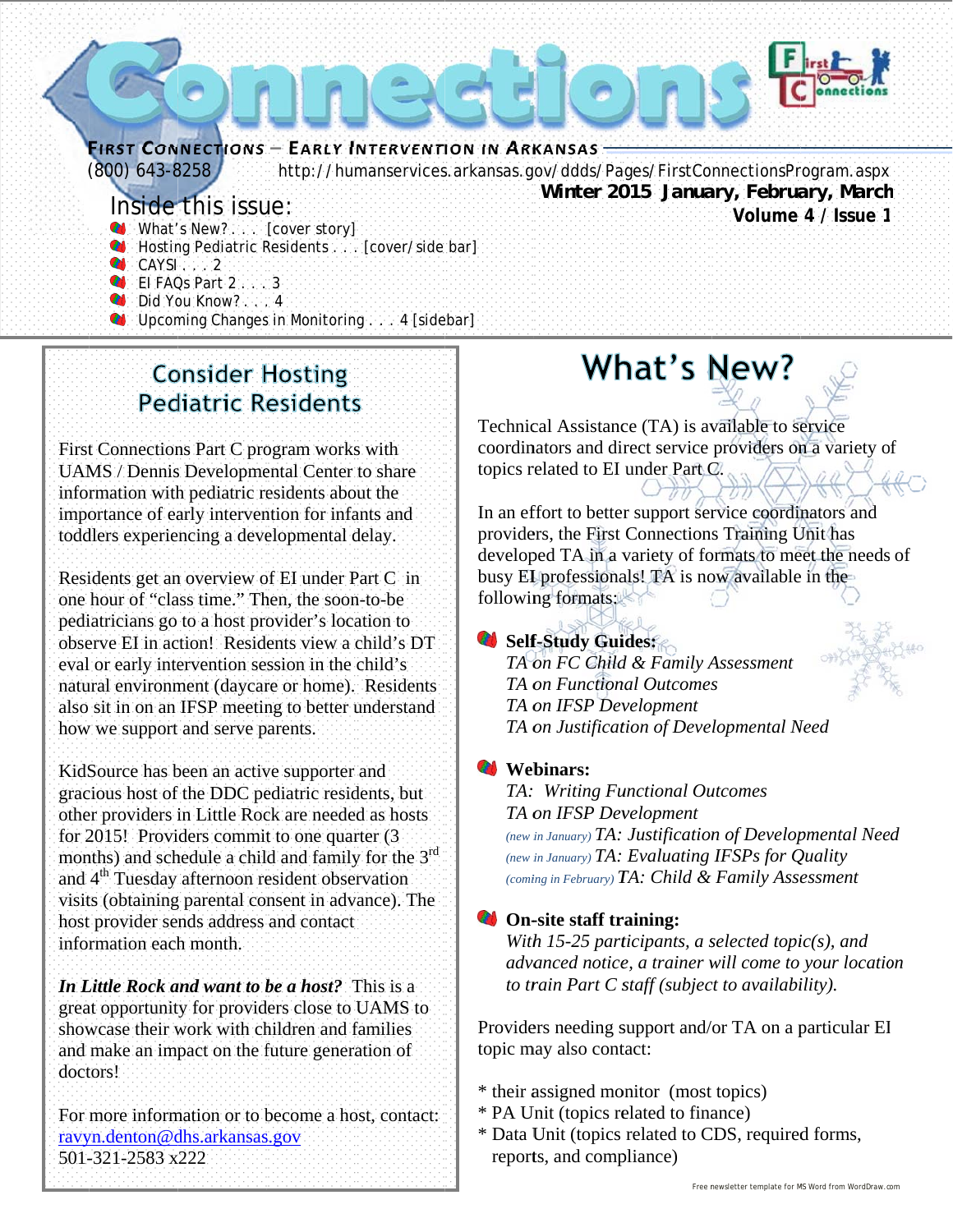### **CAYSI** Children And Youth with Sensory Impairments and additional disabilities

CAYSI is a federally funded program supported by the Arkansas Department of Education. The program is free to providers and families who have children with combined vision and hearing challenges.

#### **Early Identification and Referral**

Early identification and referral is paramount to a child with dual sensory impairment. Having access to information at an early age will assist the child in learning about their world, and thus, to live as high a quality of life as possible. CAYSI can help!

Identification: The CAYSI Project is a technical assistance project serving individuals birth through 21 years of age across the state who have difficulty using BOTH their vision and their hearing. Many of the children/students that we follow may not have an actual loss of vision and hearing but difficulty using these senses because of other risk factors such as additional developmental delays, disabilities and/or complex medical problems. Many of our children also qualify for our program based on the diagnosis chromosomal syndromes such as CHARGE, Usher Syndrome, Downs Syndrome, and Trisomy 13. Although a diagnosis may not yet be determined, CAYSI looks carefully at the child's medical records, and teacher and parent reports and observations.

Referral: Anyone may refer a child to our project for services. Once we receive a referral from a parent or professional we set up a time to meet with the family to explain our services and determine how we might best help to support their child. We continue to follow the child and their educational journey until the child turns 22 years old.

#### **Making Connections with YOU!**

#### The people in a child's life have an enormous impact on growth and development.

An important first step in meeting the needs of a child with dual sensory impairment of vision and hearing loss is to make connections with key individuals such as family members, neighbors, childcare staff, friends, church family, medical personnel, and their service providers. Involving these people in the planning process for the child is an effective way to build the relationships between the medical community, school, family and the community at large. CAYSI staff meets with their Collaborative Partnership Consortium (CPC) whose members are experts in vision, hearing, or dual sensory impairment and other disabilities.

Staff: CAYSI has an educational consultant as well as a family consultant. We are not a direct service project. Instead, our objective is to support families and existing direct services through activities such as training, on-site technical assistance, instructional strategies, transition, and helping families and service providers to identify and access resources. CAYSI also has a lending library available to family and service providers.

We encourage you or anyone from your multidisciplinary team to contact us and refer a child who may be at risk or whom you suspect may have a dual sensory impairment. We are also happy to present an in-service training.



Joni Whitener, MSE **CAYSI** Education Consultant 501-682-5047; Fax 501-682-4248 joni.whitener@arkansas.gov



Jana Villemez, LCSW **CAYSI** Family Consultant 501-682-4289; Fax 501-682-4248 jana.villemez@arkansas.gov





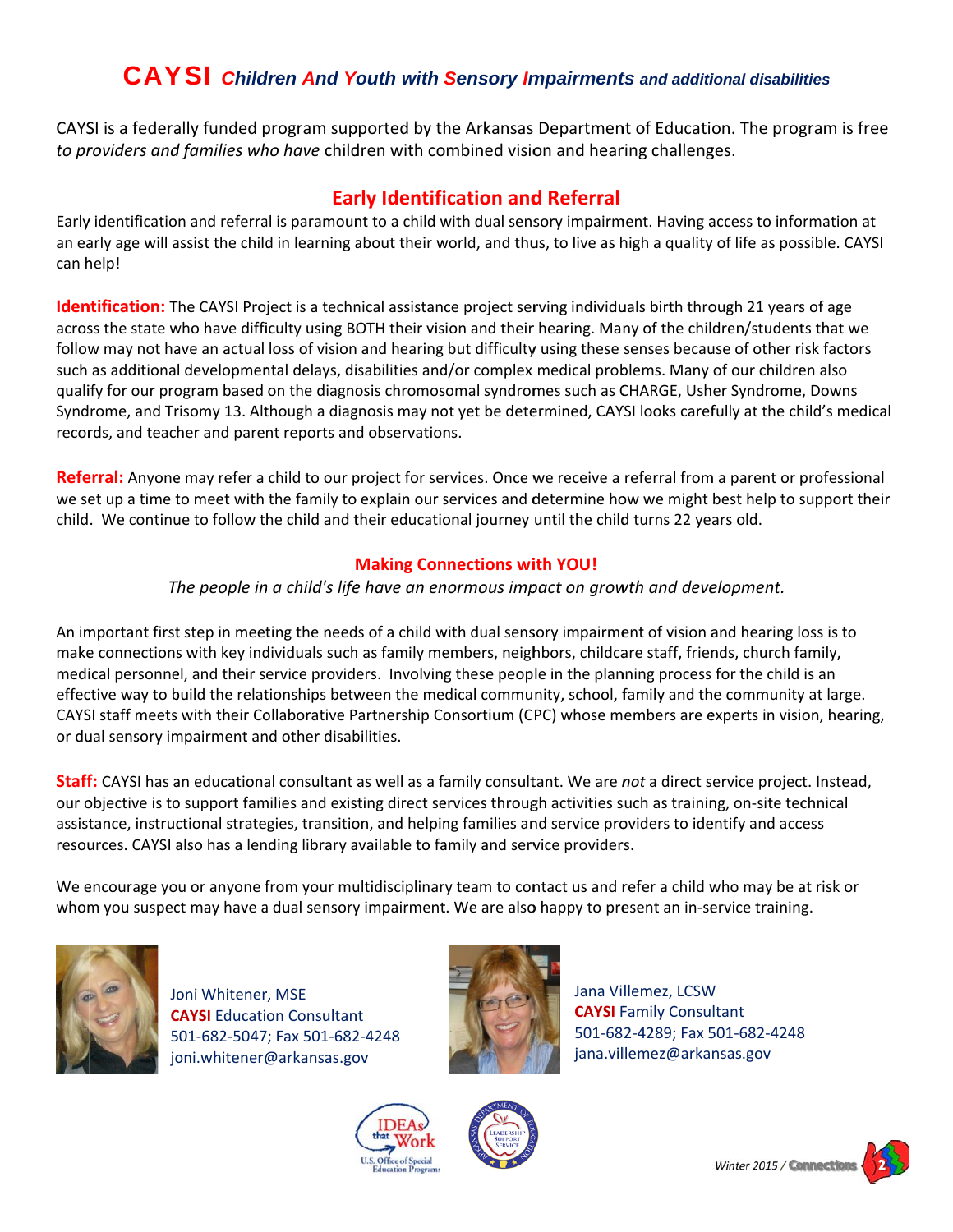# El FAOs - Part 2



#### Q. If a child has public or private insurance, does his/her IFSP have to reviewed and updated according to Part C quidelines if he/she is not "Part C funded?"

A. For children with an active IFSP involved in early intervention under Part C of IDEA, there is not "two different standards." Every IFSP, regardless of pay source, must meet IDEA, Part C requirements, OSEP guidelines, and EI best practices. Whether the child has no pay source, public insurance, or private insurance, EI services are determined by the IFSP team *after* the family and their EI team has developed functional child outcomes (and at least one family outcome). EI services are then selected based on what is needed to help the child and family reach the functional IFSP goals.

#### $Q$ . When a provider doesn't have sufficient funding to continue serving a child and family, what do they do?

A. When a provider sees that they won't have sufficient funding to continue serving a child and family already currently being served, the provider should make the family aware of the situation and let the family know that someone from First Connections will be contacting them.

#### To refer back to the state:

- $\Box$  Provider has parent sign the DDS Parent Placement Choice Form (2-page form) to change service coordinators.
- Provider refers the child back to First Connections (state Part C program) and sends both  $\Box$ pages of the signed DDS Parent Placement Choice Form to Carol Parker, Data Manager.
- $\Box$  Provider enters a new referral for the infant/toddler in CDS and chooses "state staff" person."
- $\Box$  In the notes section of the CDS referral, enter the reason for referring back.

#### ${\mathsf Q}.$  How do I use the results of the FC Child & Family Assessment?

A. The FC Child & Family Assessment is required for all new IFSPs and for existing IFSPs being reviewed. The assessment is generally completed as part of the IFSP meeting (initial or review); but it may be completed before the IFSP team meets. The assessment results help the IFSP team create functional child and family outcomes. Assessment results also help the IFSP team plan strategies within typical child and family activities, in places the family frequents, and using the resources (people, things, places, organizations) already in place in the family's life. Quality child outcomes are directly linked to typical child activities and use the people and things typically involved.

- ${\mathsf Q}.$  Can parents consent for one service on the IFSP but choose to "opt out" of another service on the IFSP? [b] If a family elects to pursue additional services "off the IFSP," does the SC case note this? [c] Can additional services "off the IFSP" use the same provider of IFSP services or does the family have to choose a different provider than the one providing the services on their IFSP?
	- $\hat{A}$ . [a/b] Yes. Families have the right to access additional services not listed/provided on the IFSP. Additional services must be removed from the IFSP (this is a state rule) -- these services and the goals aligned with these services, are not Part C services and would not be on the IFSP. [b] Additional services are case noted in the child's CDS file. [c] Families may choose any provider for services that are not a part of the IFSP.